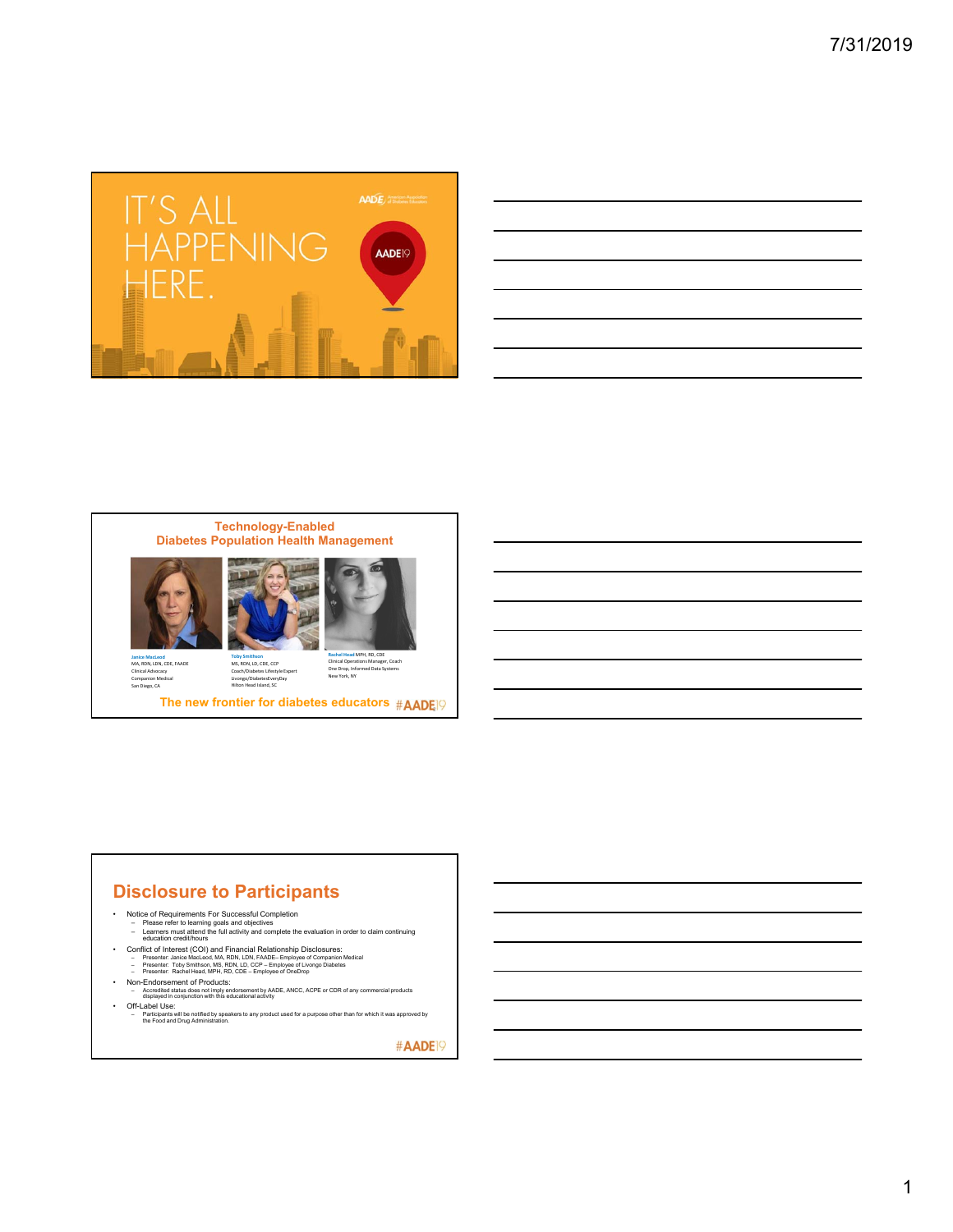## **Objectives**

- Define the leadership role of the diabetes educator in technology‐enabled population health
- Gain an understanding how roles and responsibilities of all members of the healthcare team are evolving and new opportunities available for the diabetes educator
- Describe challenges and opportunities in the rapidly transforming health care environment and determine specific action steps to take now.



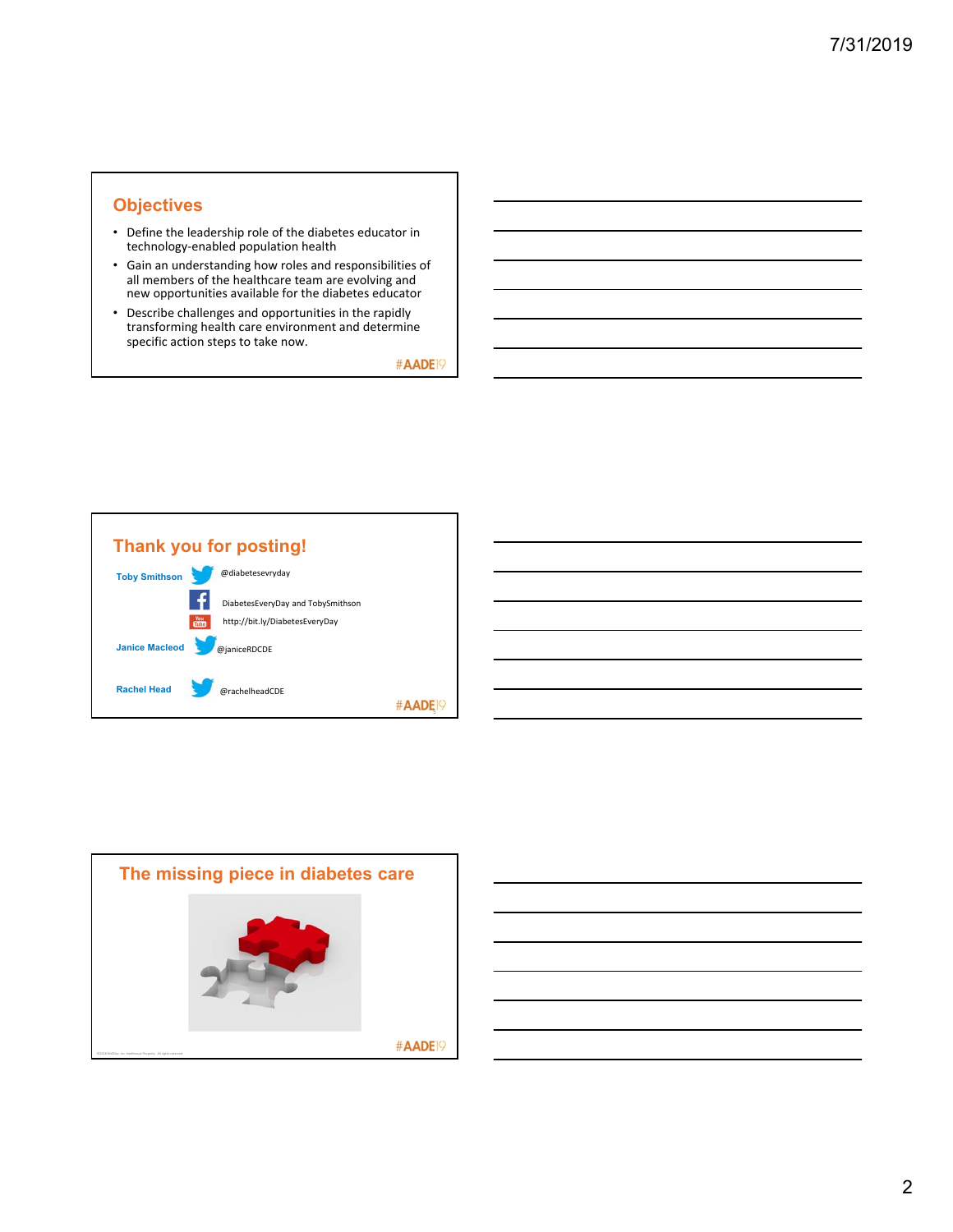









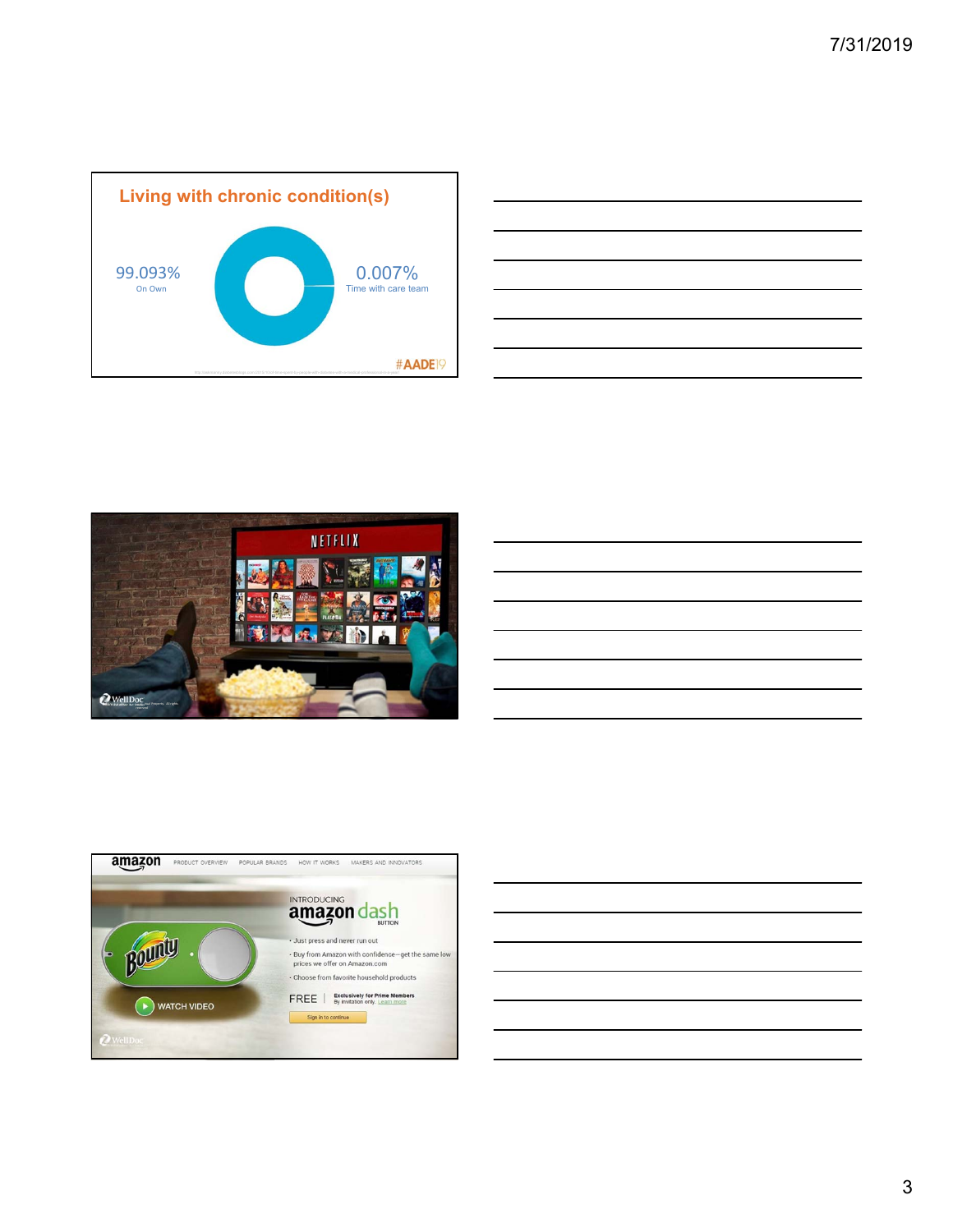

| __ |  |  |  |
|----|--|--|--|
|    |  |  |  |
|    |  |  |  |
|    |  |  |  |
|    |  |  |  |
|    |  |  |  |





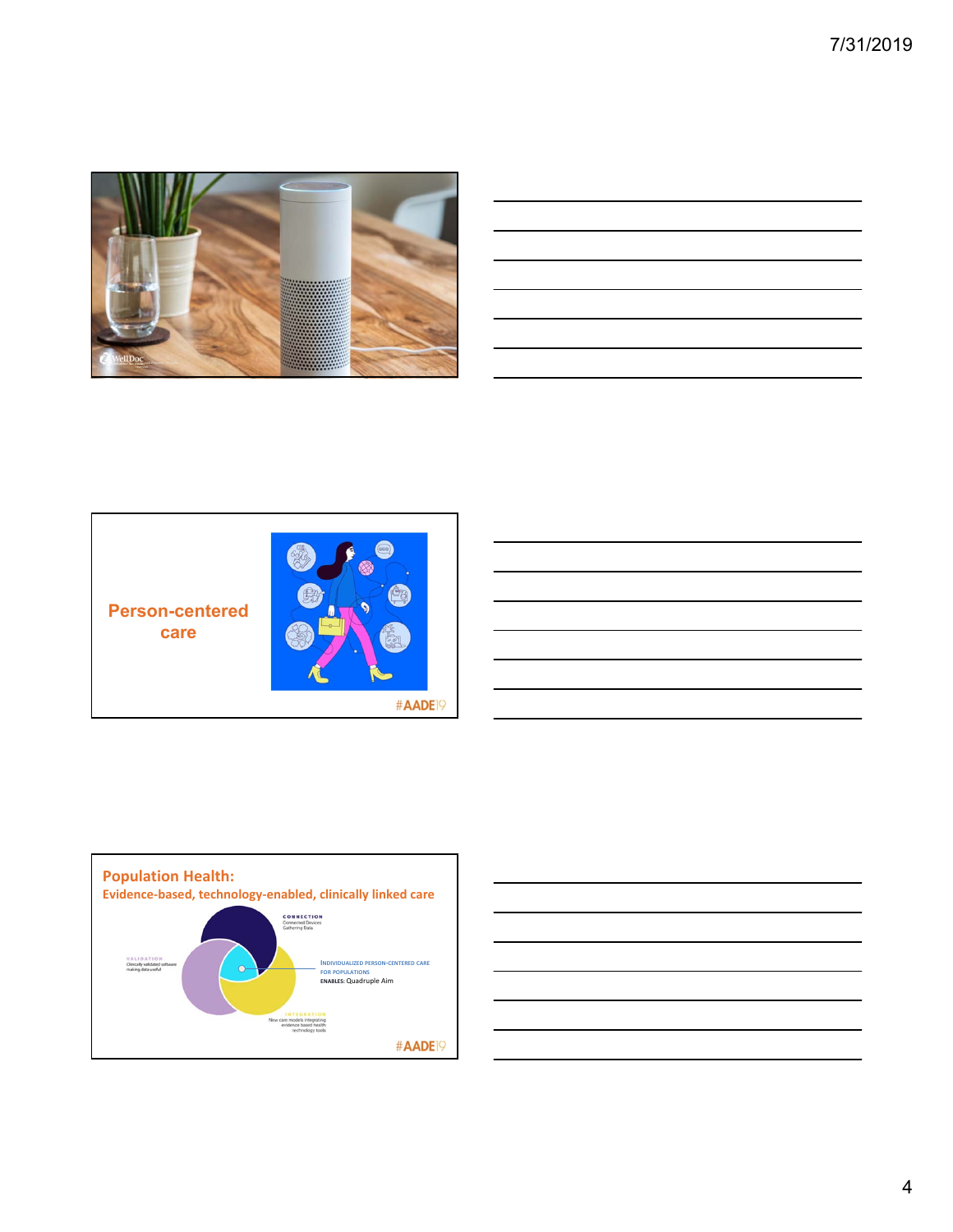

|  |  |  |                                                                                                                                                                      | and the control of the con- |
|--|--|--|----------------------------------------------------------------------------------------------------------------------------------------------------------------------|-----------------------------|
|  |  |  |                                                                                                                                                                      |                             |
|  |  |  |                                                                                                                                                                      |                             |
|  |  |  |                                                                                                                                                                      | ___                         |
|  |  |  |                                                                                                                                                                      |                             |
|  |  |  | ,我们也不会有一个人的事情。""我们的人们,我们也不会有一个人的人,我们也不会有一个人的人,我们也不会有一个人的人,我们也不会有一个人的人,我们也不会有一个人的<br>第一百一十一章 我们的人,我们的人们的人们,我们的人们的人们的人们,我们的人们的人们的人们,我们的人们的人们,我们的人们的人们,我们的人们的人们,我们的人们的人 |                             |
|  |  |  |                                                                                                                                                                      |                             |
|  |  |  |                                                                                                                                                                      |                             |



**Pathways for getting started as an e‐ educator**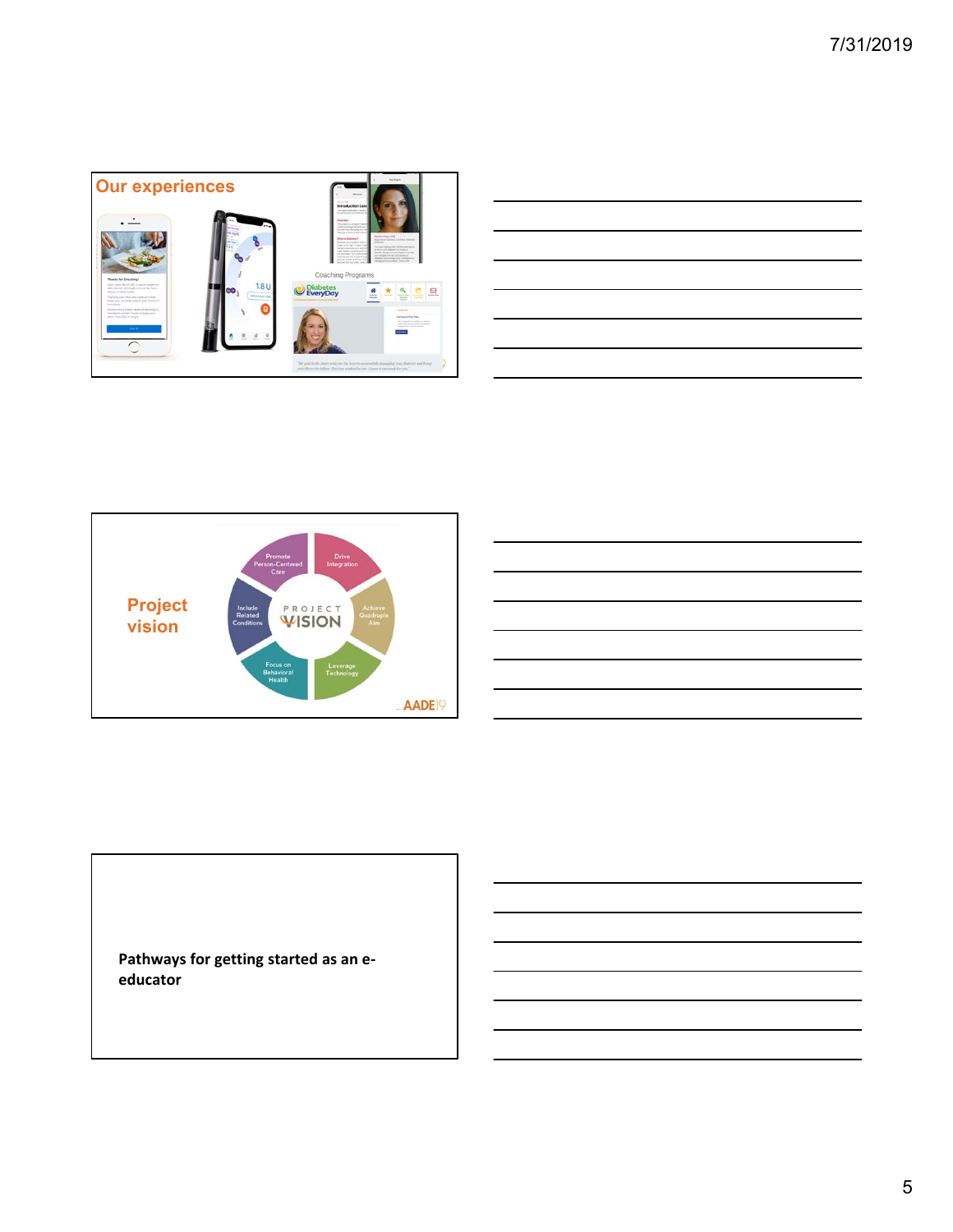

| <u> 1988 - Andrea Santa Andrea Andrea Andrea Andrea Andrea Andrea Andrea Andrea Andrea Andrea Andrea Andrea Andr</u> |  |  |
|----------------------------------------------------------------------------------------------------------------------|--|--|
|                                                                                                                      |  |  |
|                                                                                                                      |  |  |
|                                                                                                                      |  |  |
|                                                                                                                      |  |  |
|                                                                                                                      |  |  |
|                                                                                                                      |  |  |

## **The diabetes educator . . .**

Technology‐enabled diabetes population health services

- PGHD
- Remote Monitoring
- Data‐Driven Virtual Care

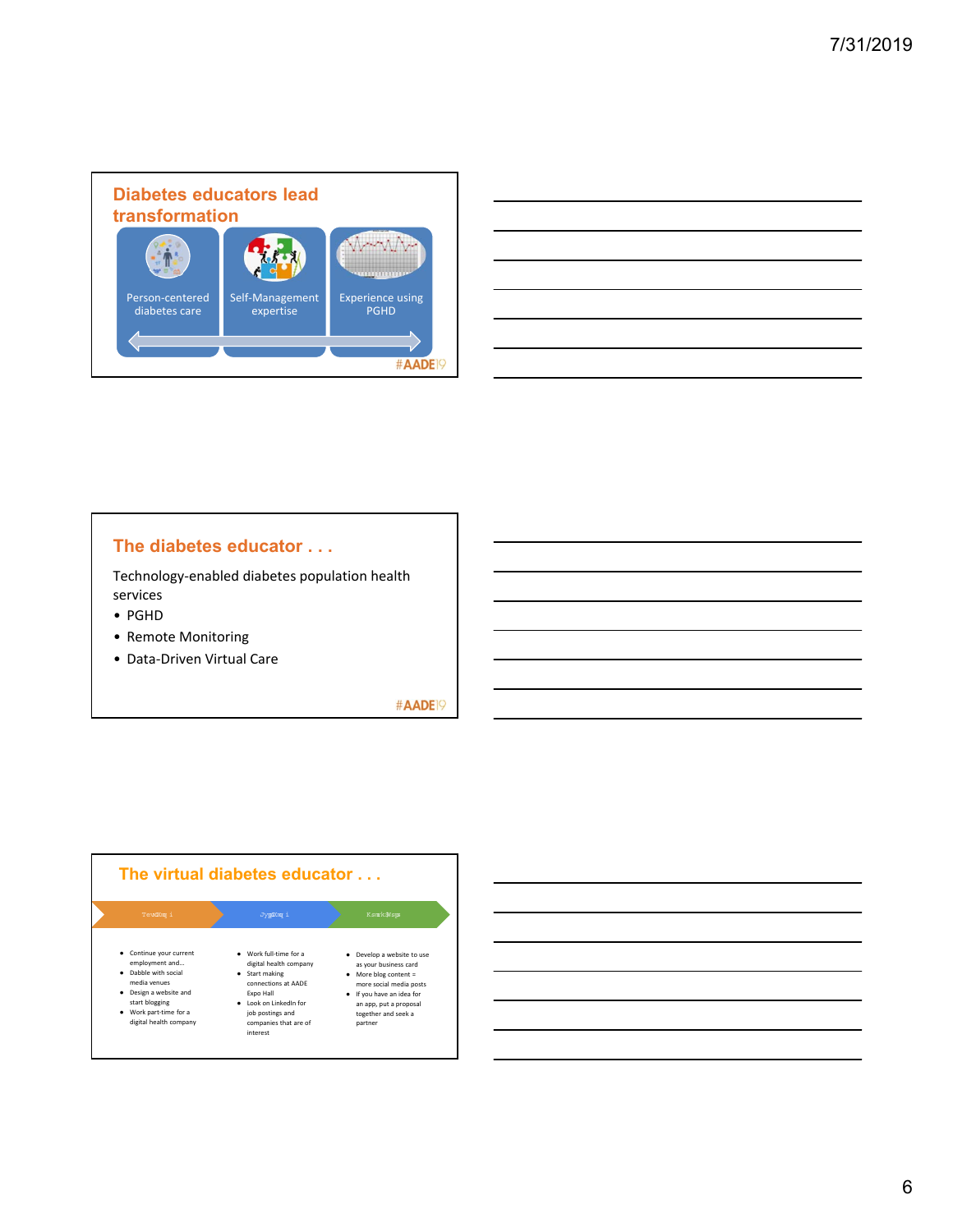## **Leveraging a digital health platform within your existing practice**

DANA learning courses:

- Harnessing the Power of Telehealth
- Connected Health and Digital Connections: A Look into the Future
- Work with apps in your practice
- Work with insulin pumps, CGMs, and other technologies for diabetes management

## **DANA**

dana@aadenet.org (sign in with your AADE membership)

- Identify and evaluate digital health platforms and general health and wellness apps
- Read news about the latest technology
- Participate in online learning (Harnessing the Power of Telehealth)

### **Technology Enabled Diabetes Population Health**

AADE/WellDoc Diabetes Digital Health Learning Network, *Population Health Diabetes Education: The Role of Digital Health and Patient Generated Health Data* AADE17, Indianapolis, IN

- Facilitates Self‐Management
- Supports Shared Decision Making
- Creates practice improvement opportunities

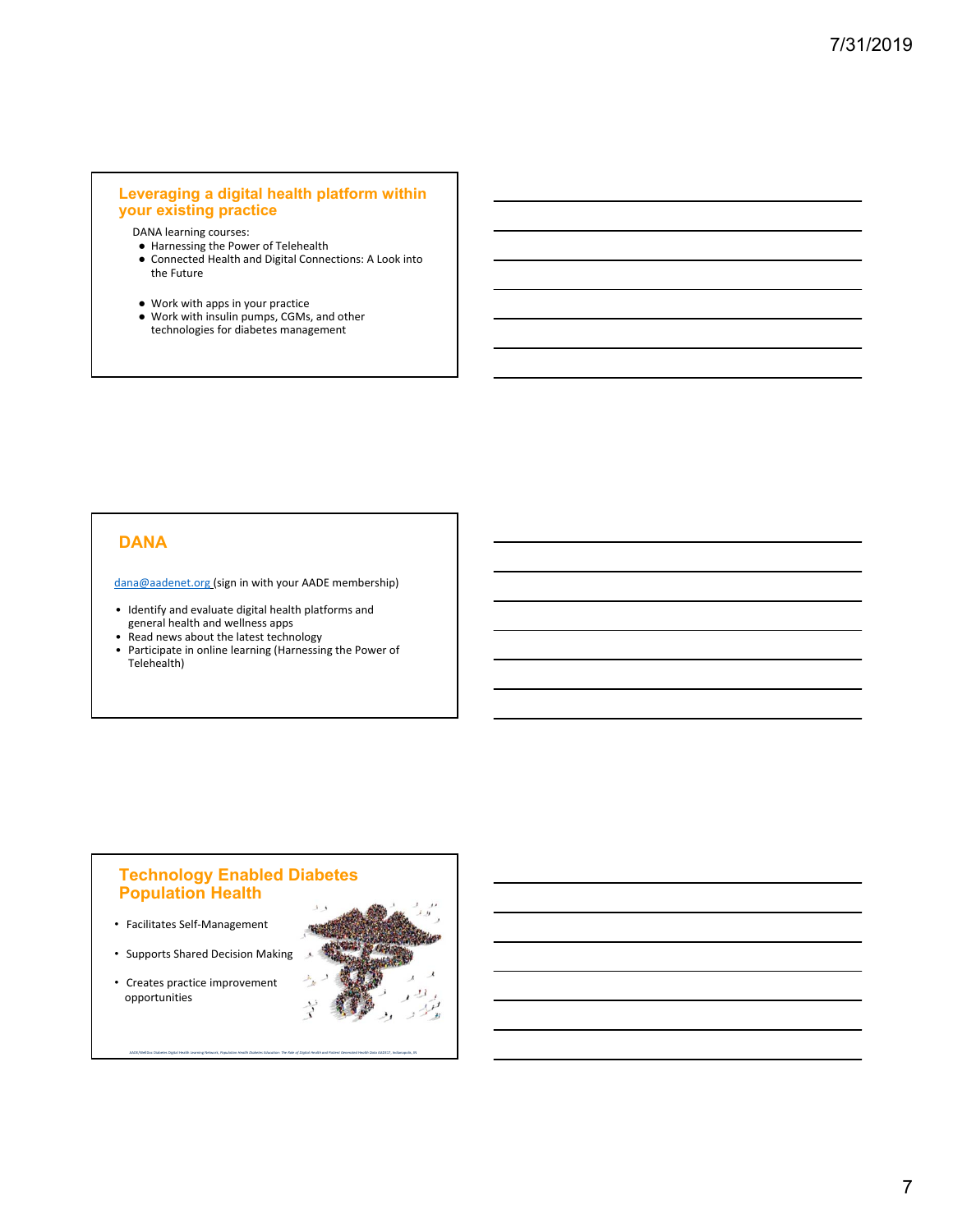# **Digital Health in Diabetes: The Evidence**



A. A Systematic Review<br>: Self-Management Ed

#### **Technology‐Enabled Diabetes Self‐Management Support**

•Reductions in A1C ranged from 0.1% to 0.8%

•Interventions that were most effective included **Technology Enabled Self‐Management (TES)** 

**Feedback Loop** 1.Analyzed Patient Generated Health Data (PGHD)

2.Tailored individualized feedback 3.Two‐way communication 4.Individualized education

#AADE<sup>19</sup>

## **Opportunities & Next Steps**

- Explore e‐education models, outcomes, economic impact Define current/potential uses within the DSMES paradigm and broader
- population health management initiatives Develop best practices:
- -
	- licensure accreditation/recognition • feedback mechanisms
- 
- Increase awareness Ongoing reporting/surveillance